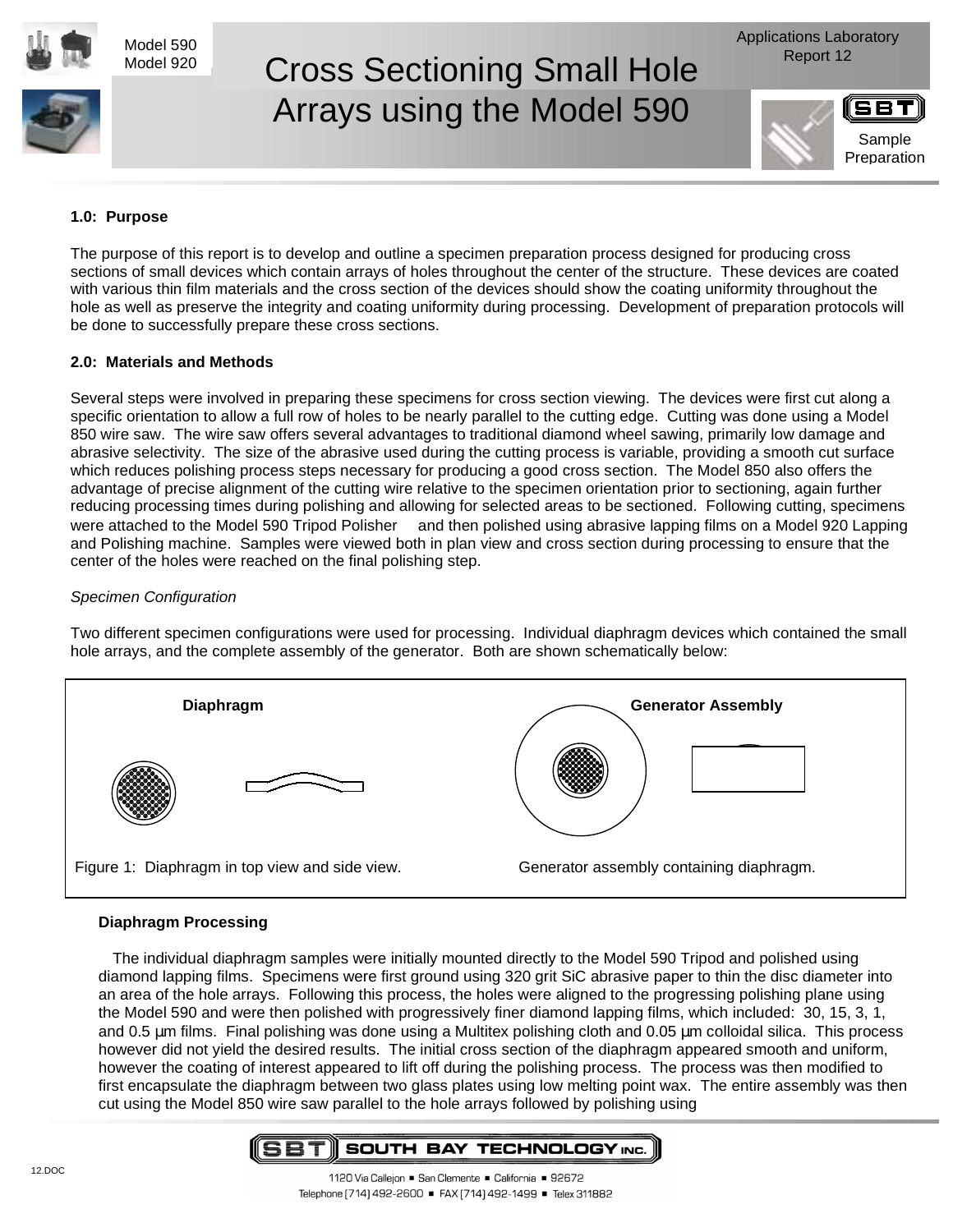the Model 590 as with the first process. This yielded improved results with a thin coating layer apparent on the specimen, indicating a better quality polish. Below is a diagram illustrating the specimen configuration as it was prepared using the technique described.



Figure 2: Schematic illustration of the diaphragm specimen assembly used for polishing the cross section. The specimen is stacked between two glass slides and filled in with an acetone soluble, low melting point wax. The wax protects the thin film coatings and the glass slides provide support to the assembly.

### **Generator Processing**

The same type of process was carried out for the generator systems which contained the diaphragm mounted into a small aluminum cup. Initially, these were first cut using the Model 850 wire saw for making a cross section cut through the center of the assembly, creating two specimens for polishing in cross section. This process also aligned the array of holes for polishing without the need for excessive corrections in the polishing plane. Cutting took less than 1 minute and produced a nice clean edge. These samples were then mounted onto the Model 590 and polished as with the diaphragm specimens. Again, the problem of thin film lift off and removal appeared and the need for encapsulating the assemblies during polishing was necessary. This was accomplished through a two step cutting process in which the assemblies were first cross sectioned and the cut parallel to the diaphragm to produce a flat sample containing the diaphragm assembly. These were then mounted between two glass plates with wax and polished, similar to Figure 2. Below is an illustration demonstrating this process.



#### **3.0: Results**

Some observations were made in regards to the samples following the preparation. Cutting the samples with the Model 850 wire saw prior to polishing the cross section offered a distinct advantage over polishing to the area of interest without cutting. The Model 850 allowed 2 grinding steps to be removed from the process, and the integrity of the thin film coating following cutting was excellent. Cutting with the wire saw also allowed precise alignment of the cutting plane relative to the array of holes for cross sectioning, and therefore made the polishing process much more efficient. Only slight adjustments were necessary to get the samples in the desired orientation for cross section, and also increased the amount of holes per sample which were cross sectioned.

Several different abrasive types were used to find the best possible surface finish and removal rates. Aluminum oxide, silicon carbide, and diamond abrasive lapping films all were used for polishing the cross sections. The best results were